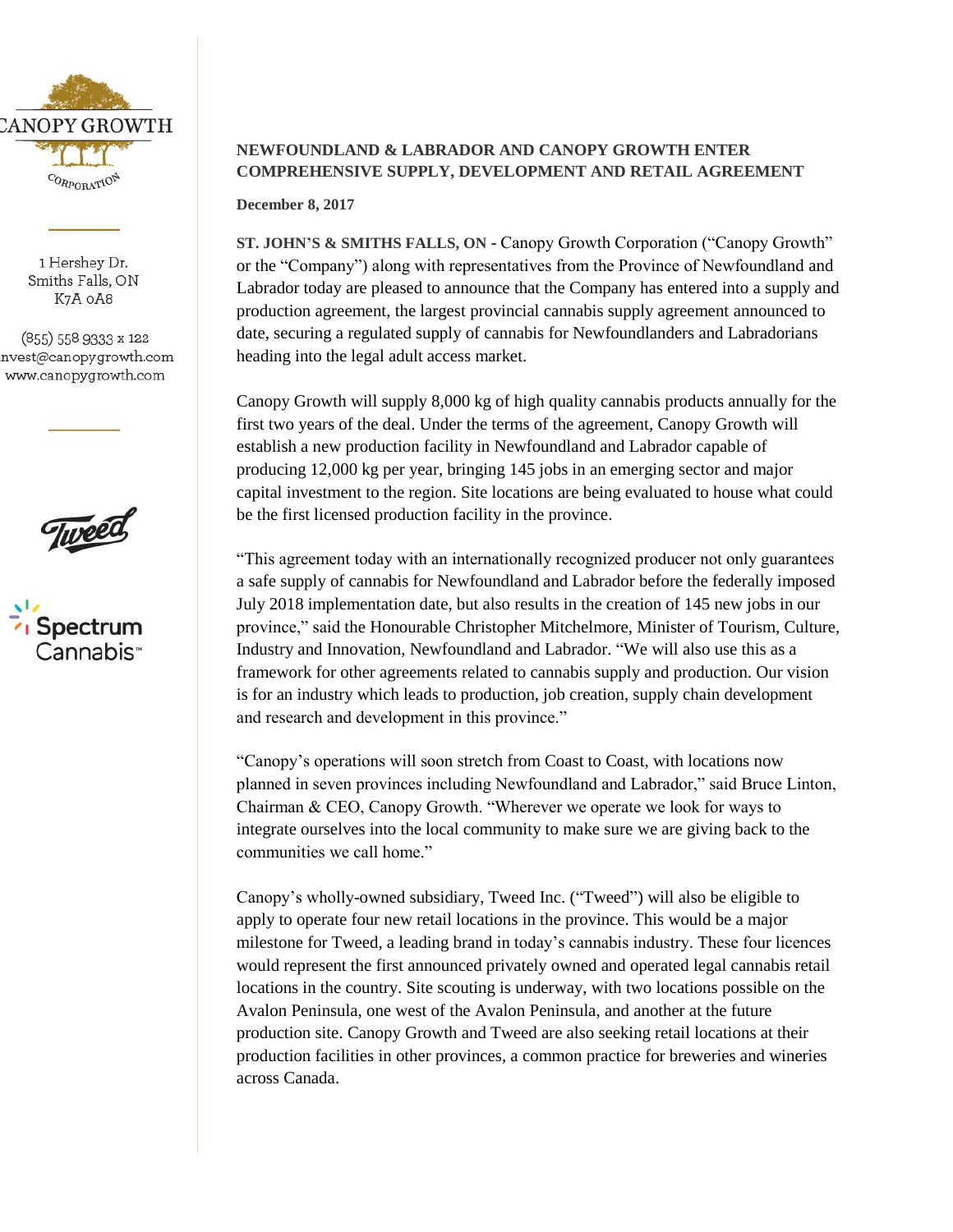Mr. Linton continued, "The Newfoundland and Labrador retail framework will allow us to take our existing e-commerce business and well-recognized house of brands including Tweed, DNA Genetics, Leafs By Snoop, and our CraftGrow program, and present that pride and dedication in a "brick and mortar" retail environment. I want to congratulate the Government of Newfoundland and Labrador for choosing a retail model that encourages local growth and a made-at-home experience, while balancing private and public involvement."

Tweed has a long track record of responsible cannabis sales as a medical producer and has partnered with organizations like MADD Canada and Parent Action on Drugs to ensure Canada exits prohibition in a responsible way. The Company looks forward to establishing welcoming and warm retail spaces that prioritize top-notch customer service and product education, supported by Canada's largest cannabis production platform and a wide number of CraftGrow partnerships to bring cannabis of all forms and sizes to the people of Newfoundland & Labrador.

Here's to Future Growth (on the Rock).

Contact:

Jordan Sinclair Director of Communications [Jordan@canopygrowth.com](mailto:Jordan@canopygrowth.com) 613-769-4196

Investor Relations Tyler Burns [Tyler.burns@canopygrowth.com](mailto:Tyler.burns@canopygrowth.com) 855-558-9333 ex 122

Director: Bruce Linton [tmx@canopygrowth.com](mailto:tmx@canopygrowth.com)